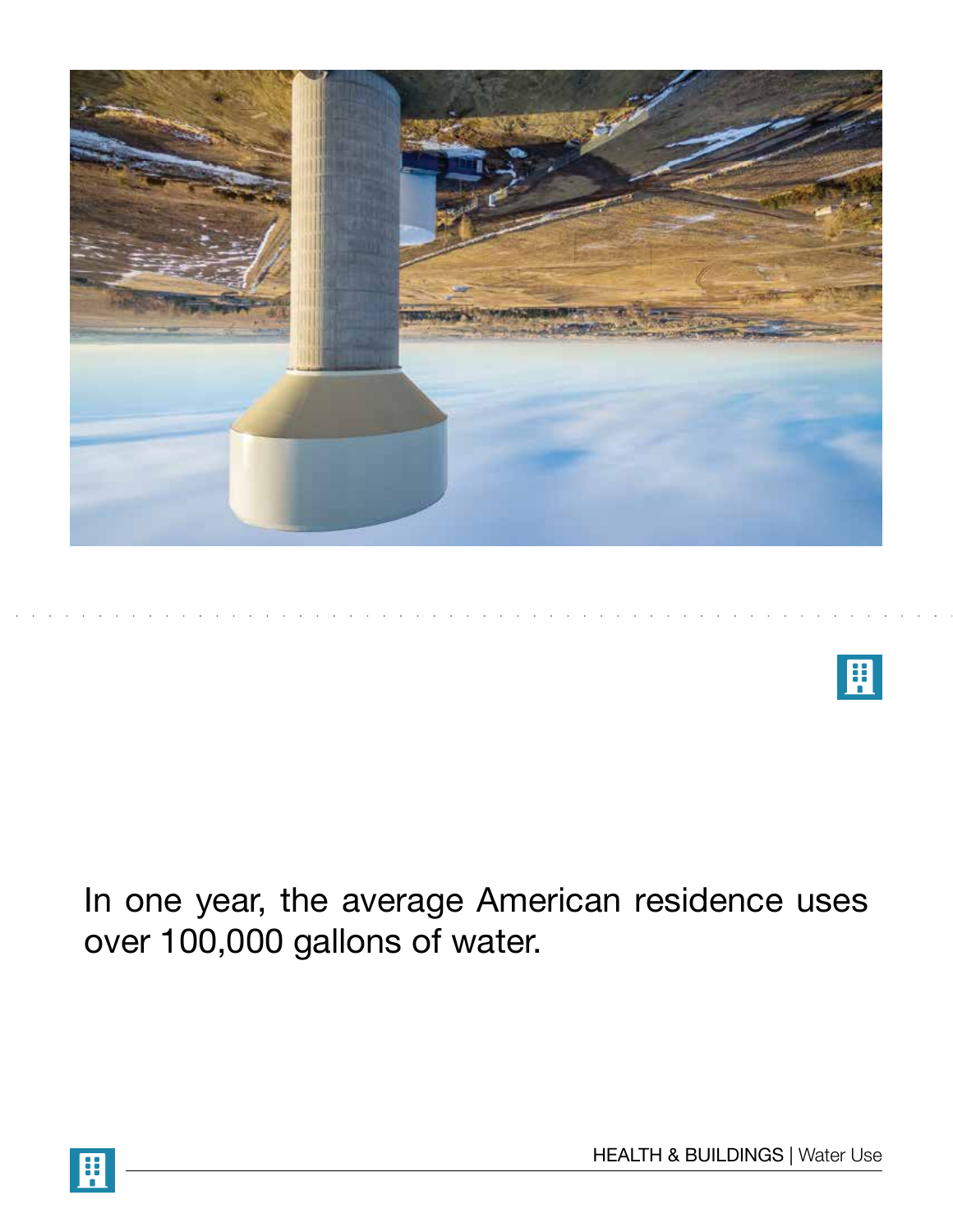



Most home heating and cooling systems, including forced air heating systems, do not mechanically bring fresh air into the house.

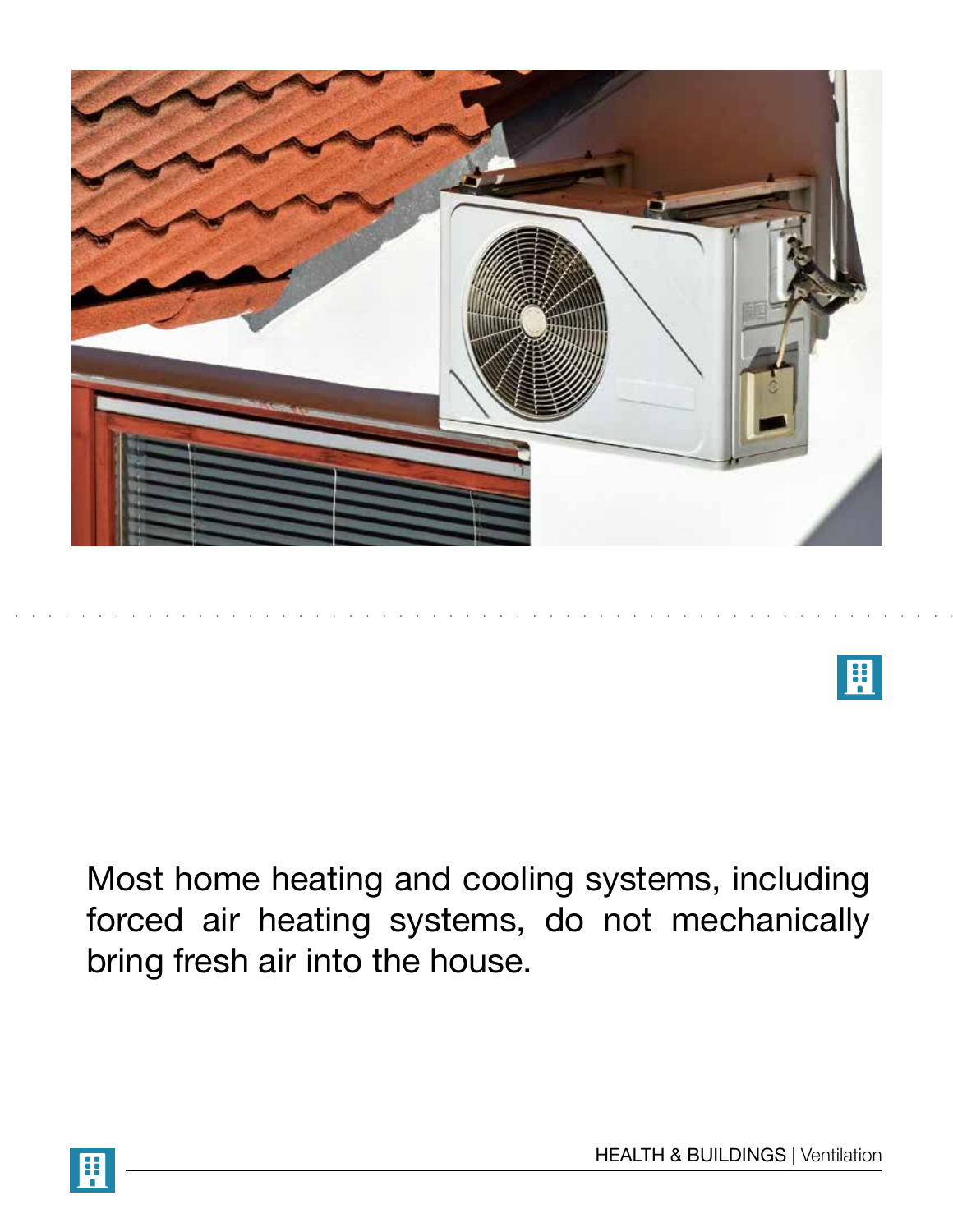



Modern irrigation systems can reduce water use by more than 50%.

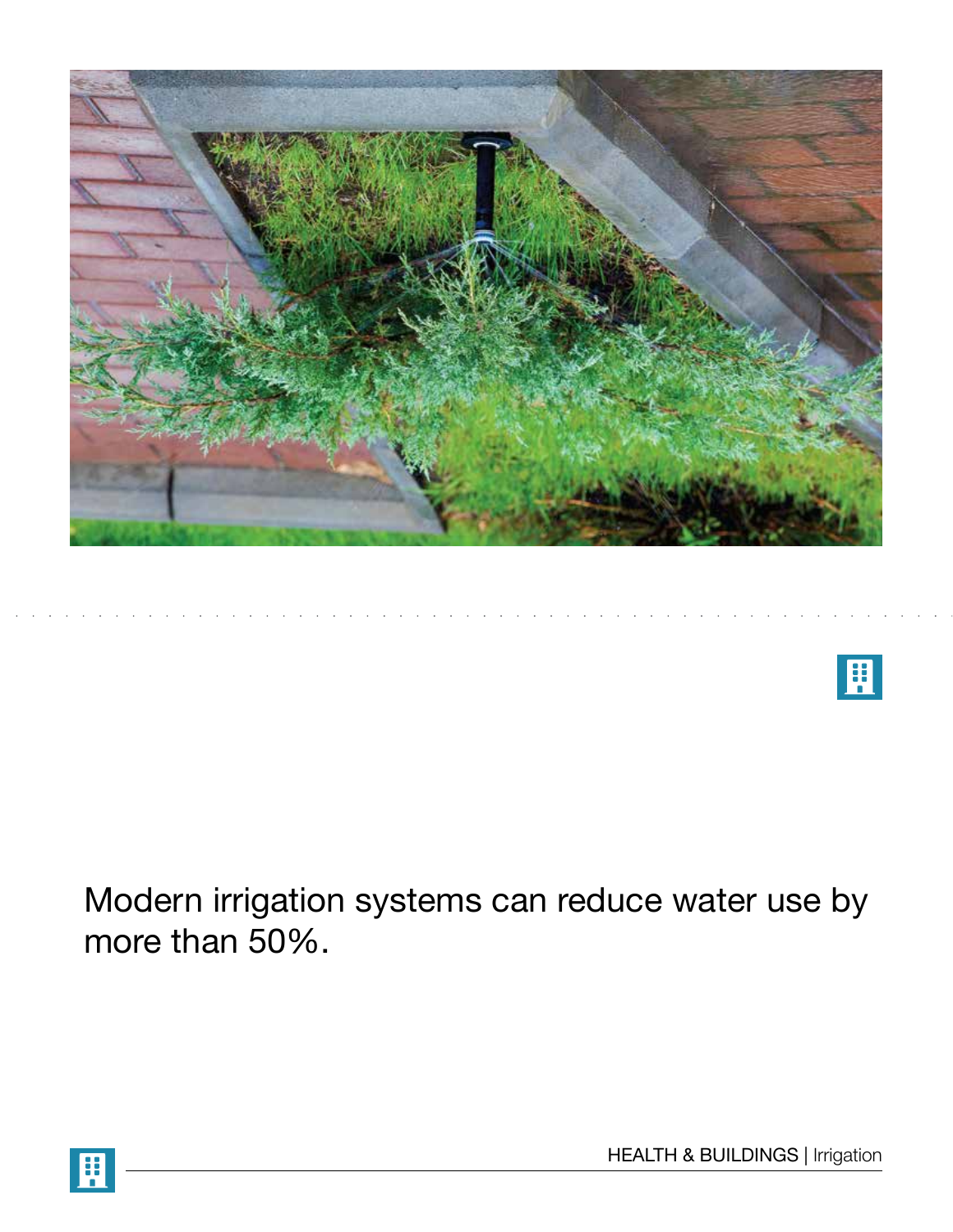

囲

Ventilation and shading can help control indoor temperatures, and it helps remove or dilute indoor airborne pollutants coming from outdoor sources.

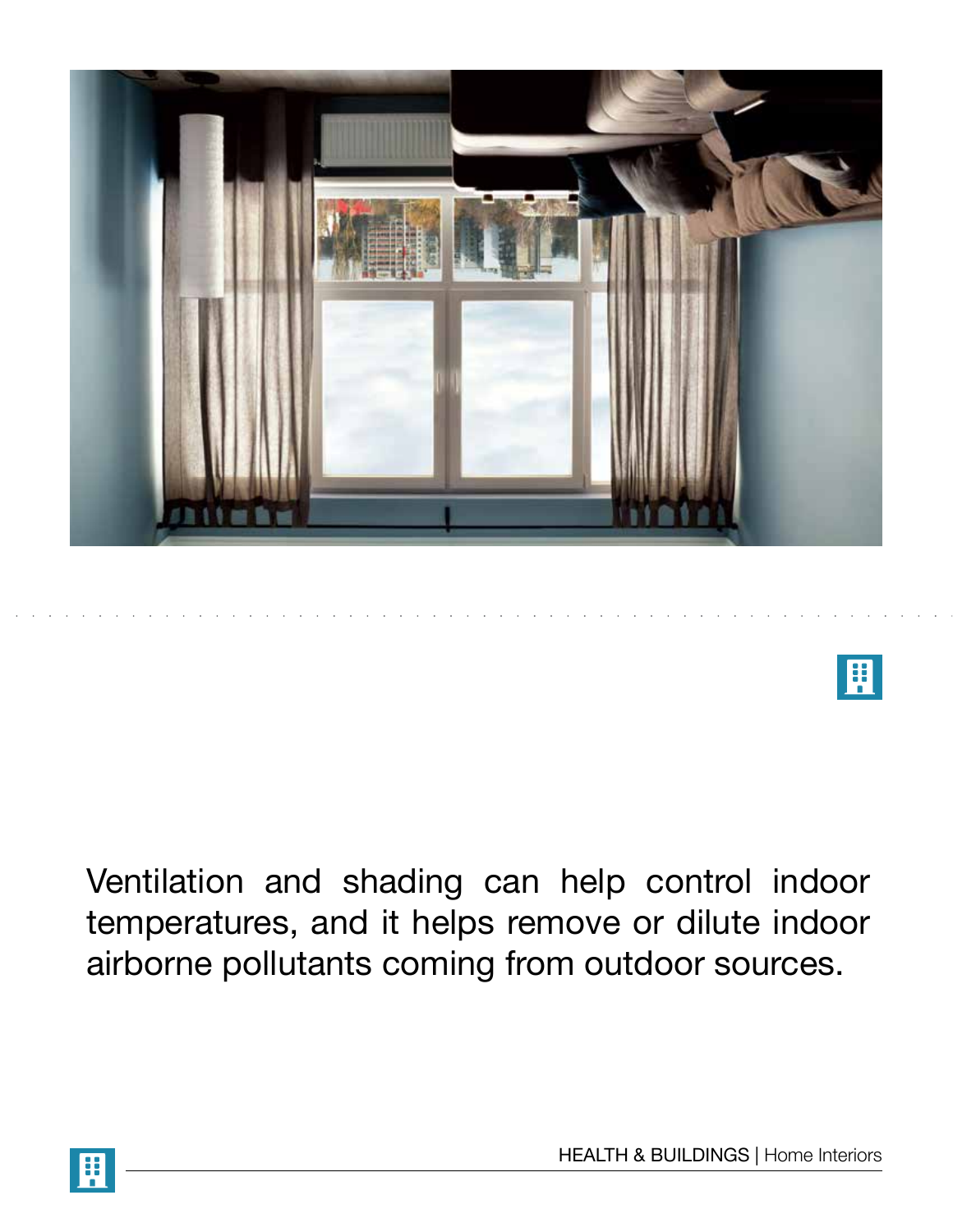

## $\mathbf{H}$

## Americans spend up to 90% of their time indoors.

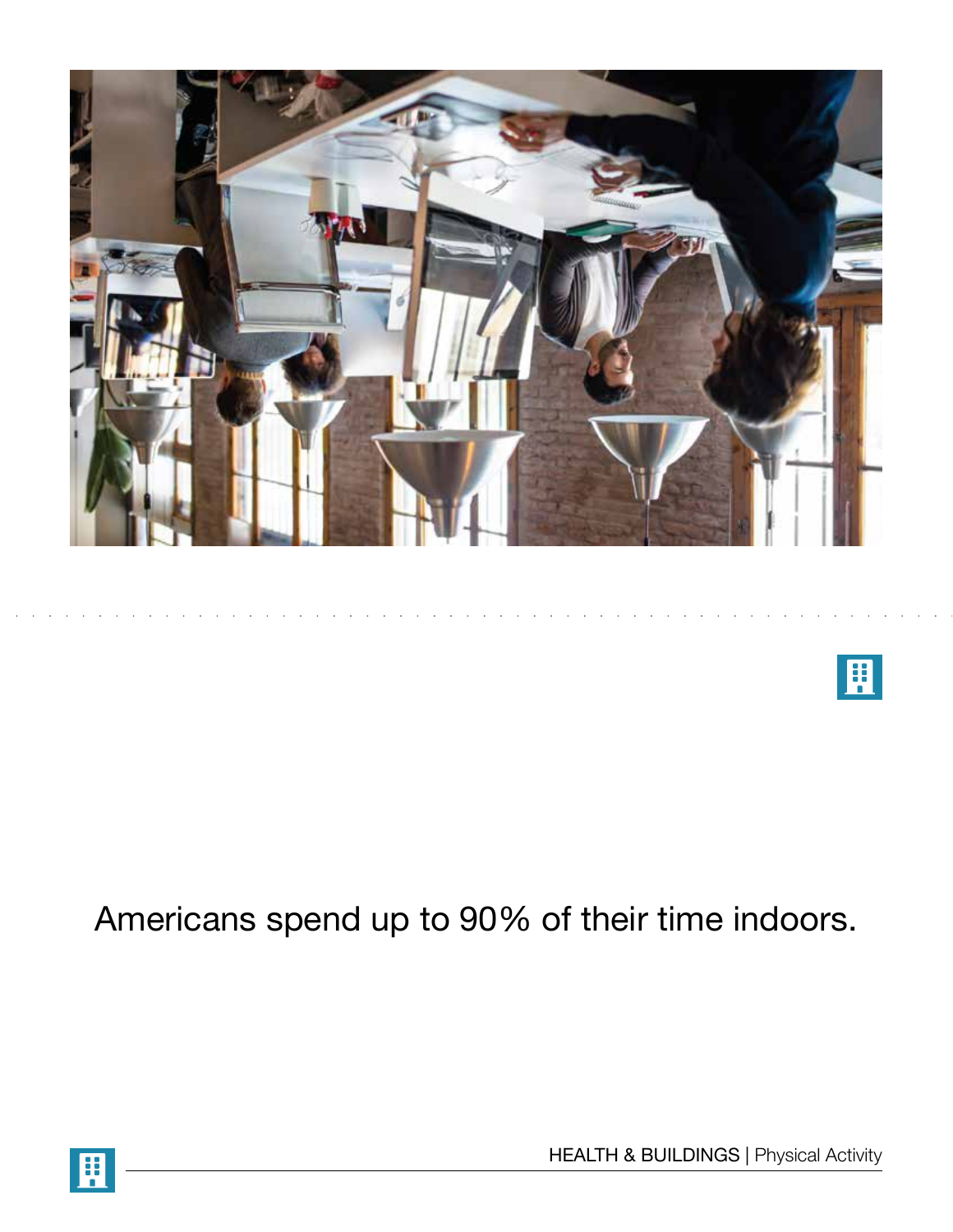

 $\mathbf{H}$ 

In a single year, a six-room house collects an average of 40 pound of dust, which can include up to 45 toxic chemicals.

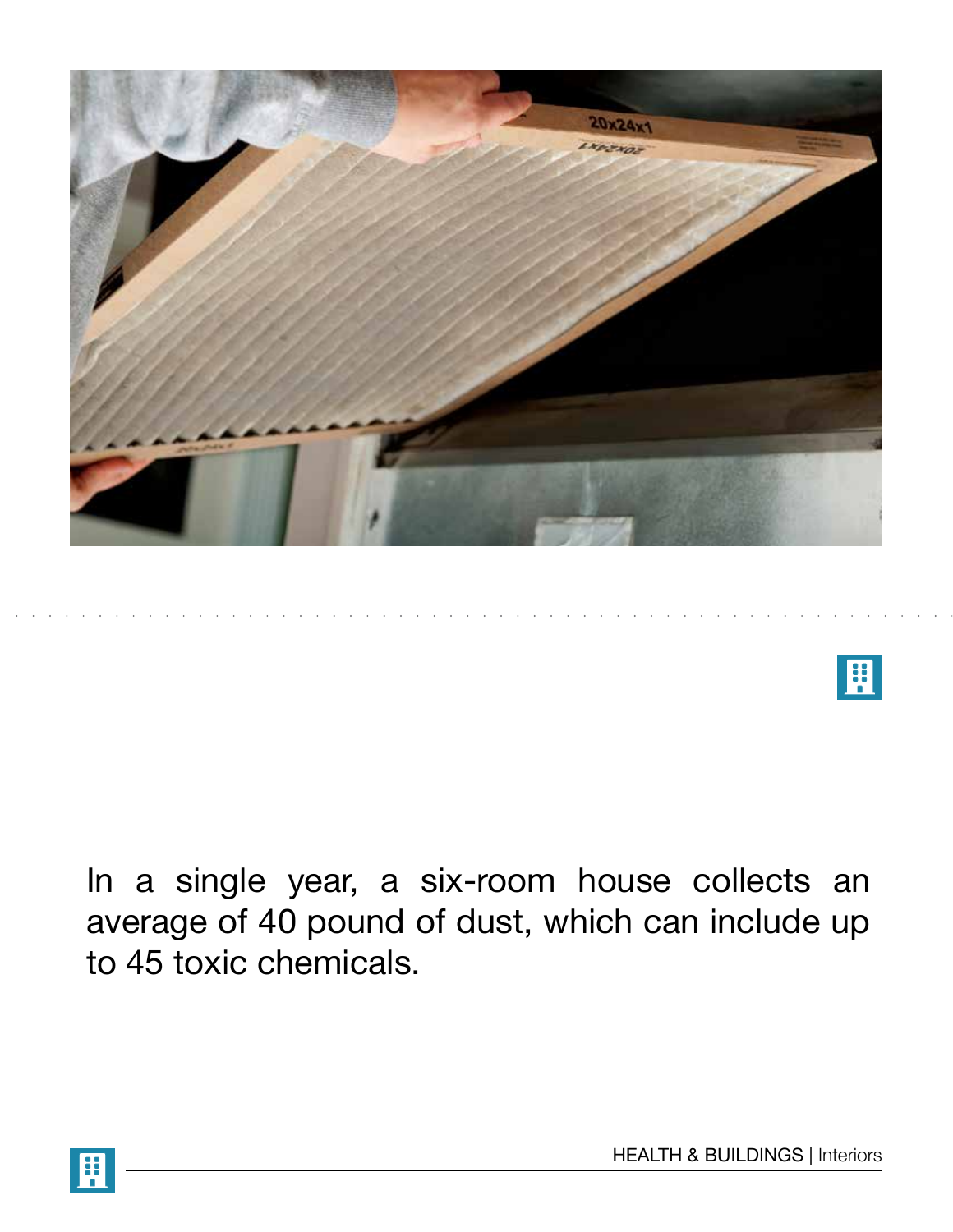

 $\mathbf{H}$ 

Natural sunlight and well-designed indoor lighting systems are shown to improve mood, decrease stress, and minimize biological changes.

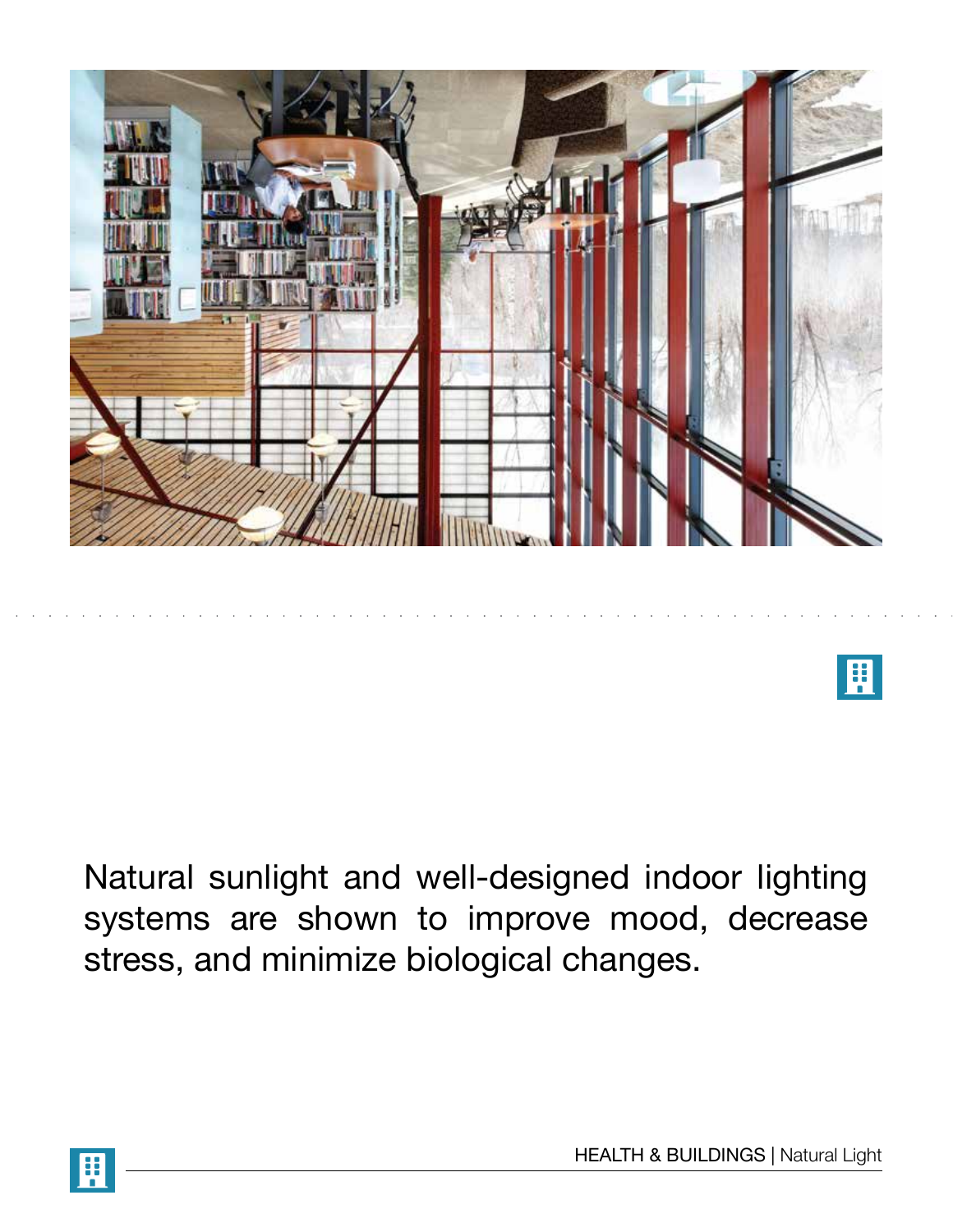



Paint fumes can present dangers that contribute to respiratory illness.

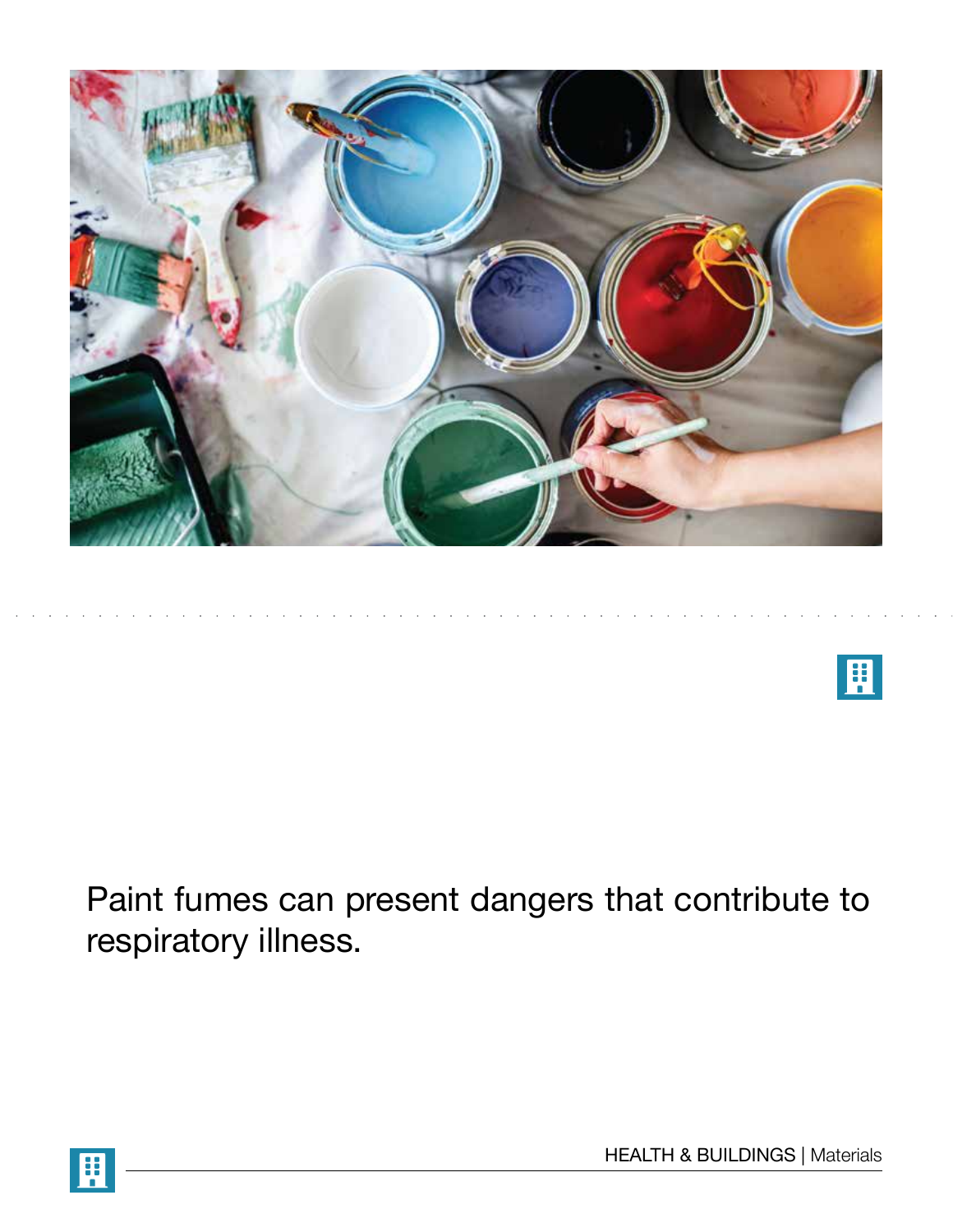



More accidents happen at home, primarily in the living room.

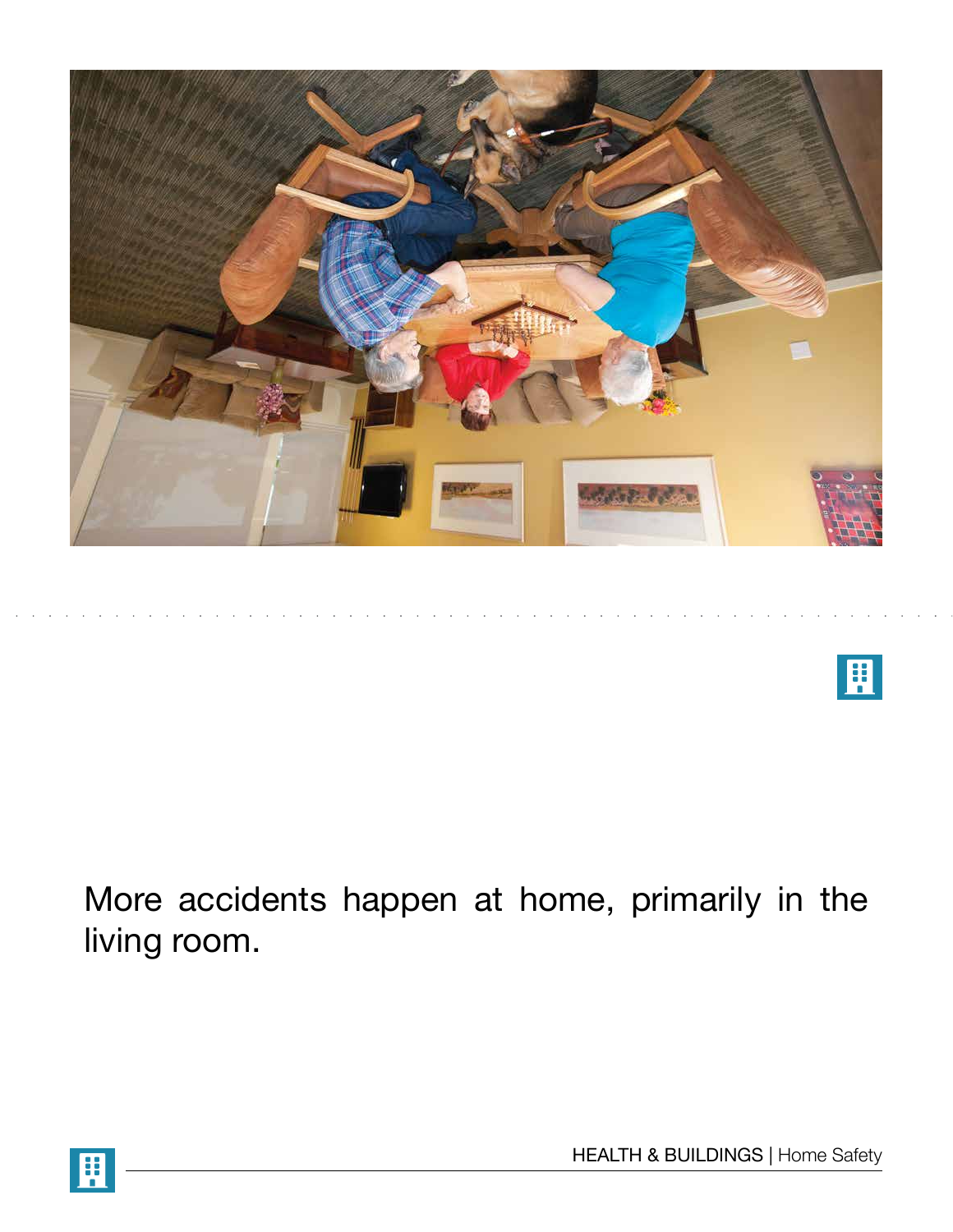



Solid wood cabinets and doors are less likely to have formaldehyde and other chemicals.

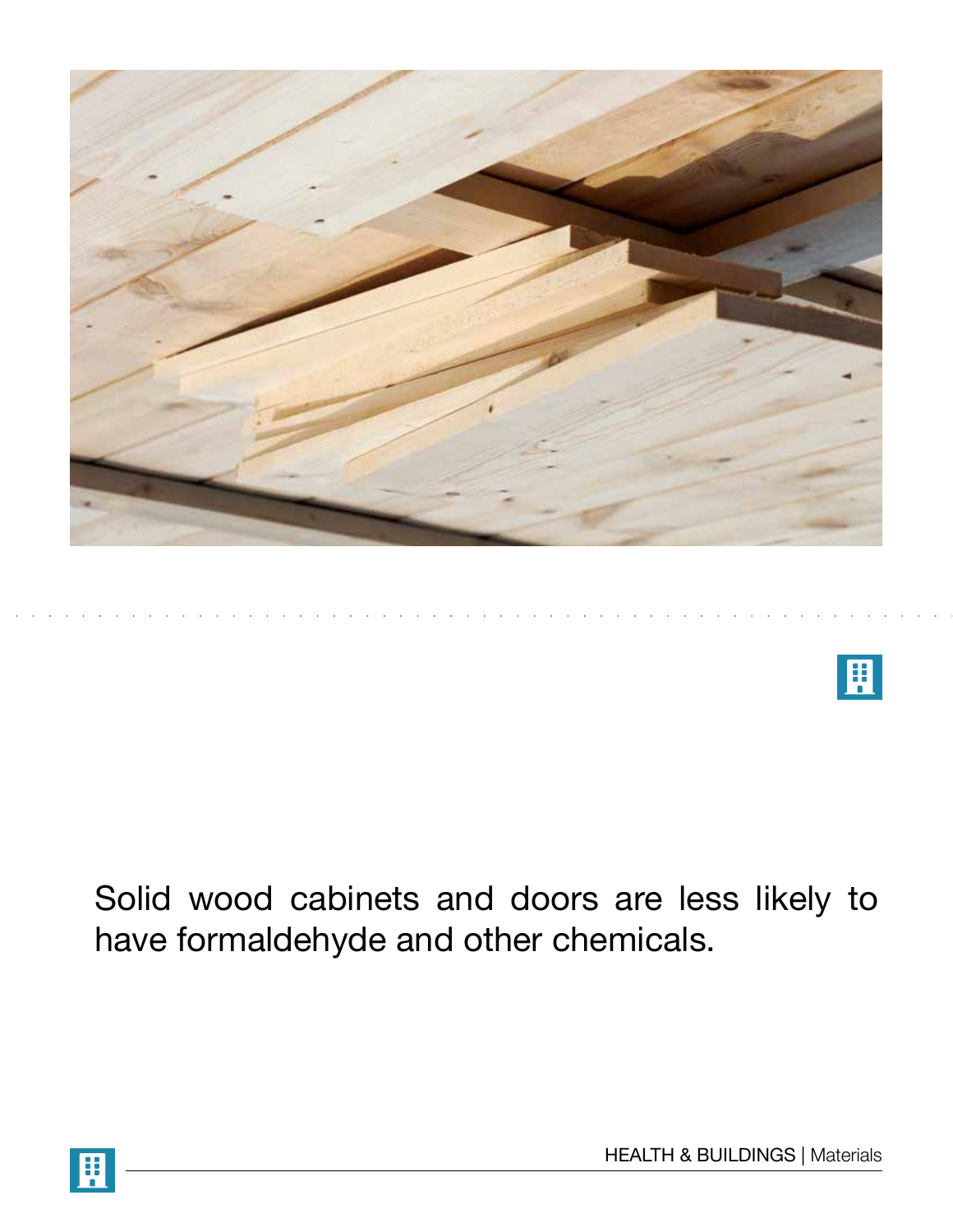



Nearly one in five people aged 60 to 64 believe the housing options available to them are unaffordable.

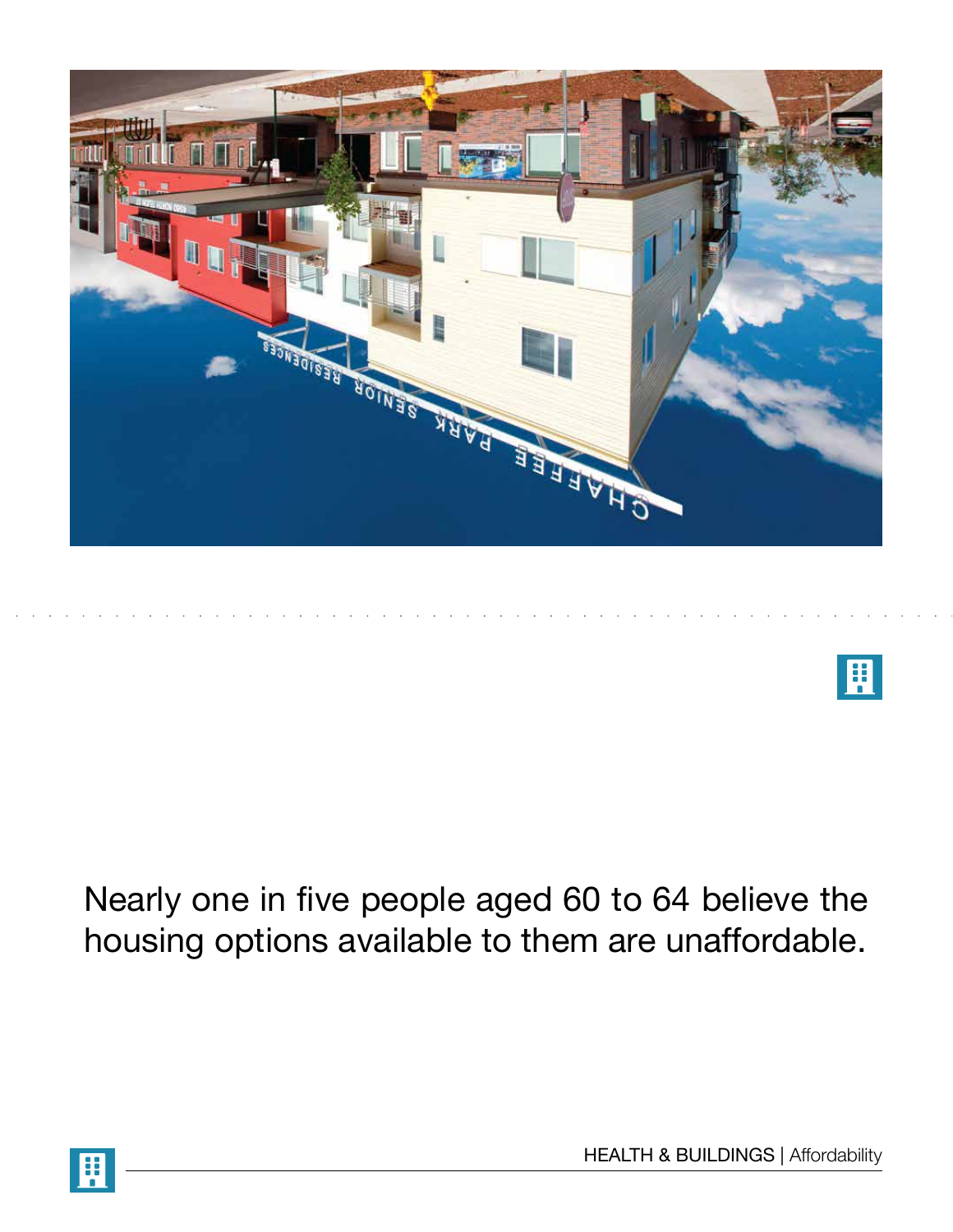



Paperless drywall materials are less prone to mold which can contribute to respiratory illness.